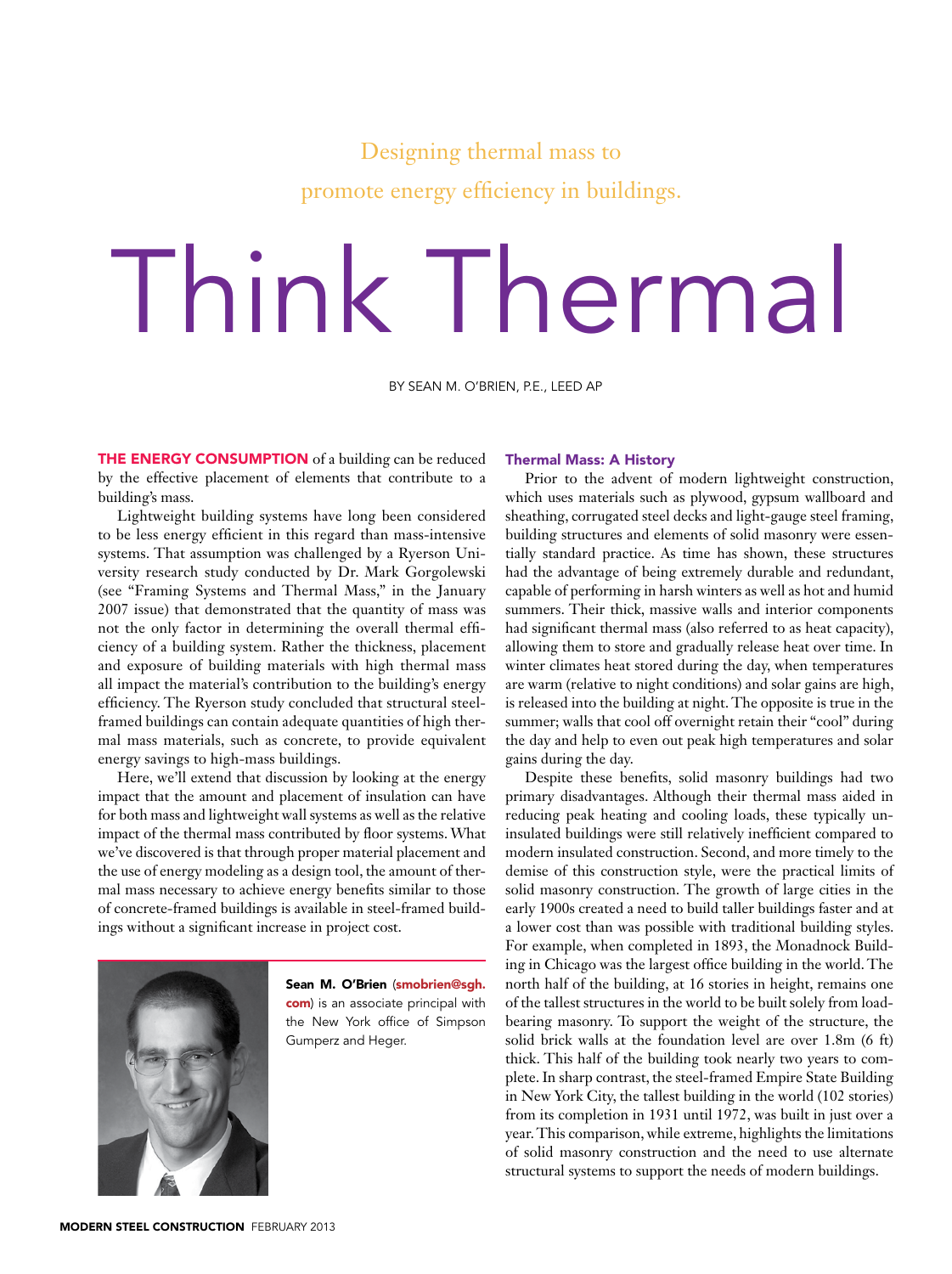### The Thermal Challenge

Although for a time steel-framed buildings were still constructed with infill (non-load-bearing) walls of solid or hollow-core masonry, by the 1950s and 1960s lightweight wall construction had all but taken over. Along with the need for increased energy efficiency came insulation in walls and roofs, which helped reduce overall energy consumption but at the same time eliminated the benefits of thermal mass. As is often the case, the industry is starting to circle back on itself and look to thermal mass as another piece in the energy efficiency puzzle. The challenge lies in determining the most effective way to make lightweight construction become "thermally massive" without affecting other performance characteristics.

To evaluate the impact of thermally massive building elements on building energy use, we evaluated a series of wholebuilding energy models using the Energy Plus computer program (version 6). Energy Plus is a validated whole-building simulation tool developed and maintained by the U.S. Department of Energy. The structure used in the model was a generic "medium-sized office" building, part of a suite of typical building models created by the Pacific Northwest National Laboratory (PNNL) for use in comparative energy analyses. The building is a three-story, steel-framed structure with approximately 30% glazing and 53,000 sq. ft of floor space.

The basic models in our analysis used wall, roof and window U-values based on ASHRAE Standard 90.1-2010. Simulations were run for three climate zones:

- ➤ Zone 2: Orlando, Fla.
- ➤ Zone 4: New York, N.Y.
- ➤ Zone 7: Grand Forks, N.D.

As is often the case with computer element modeling, the accuracy of energy models is more a function of inputs and assumptions than the calculation method itself. The basic equations for calculating heat losses, gains, etc. are extremely accurate and, in the case of Energy Plus, extensively tested and validated, but the accuracy of assumptions is hard to quantify. As such, energy models are better for predicting trends and performing parametric analysis of multiple options/alternates than for calculating absolute values for energy use or cost.

#### Wall Systems and Insulation

Recognizing the energy impact of using mass walls, ASHRAE 90.1-2010 (as well as the International Energy Conservation Code, IECC) allows for the use of higher U-values/lower R-values for mass walls as compared to lightweight walls. Mass walls are defined as walls with heat capacities exceeding (1) 143 kJ/ m<sup>2</sup>K (7 btu/ft<sup>2\*o</sup>F) or (2) 102 kJ/m<sup>2</sup>K (5 btu/ft<sup>2\*o</sup>F) if the wall has a material unit weight less than  $1,920 \text{ kg/m}^3$  (120 lb/ft<sup>3</sup>). Under this definition, most concrete masonry unit walls qualify, but brick veneer over lightweight (i.e., steel stud-framed) backup walls do not. The allowable reduction in the effective R-value of building walls varies by climate zone and position of insulation, with the greatest reductions allowed when all of the mass wall insulation occurs on the exterior side of the mass.

As shown in Figure 1, when placed on the exterior of the thermal mass, insulation tends to make the interior masonry warmer and more capable of exchanging energy with the interior. Conversely, interior insulation keeps the thermal mass cold and may exacerbate heat loss from the interior. ASHRAE 90.1 and related codes and standards typically focus on thermal mass in exterior



➤Figure 1: Temperature distribution in a brick veneer/CMU backup wall with either exterior (left) or interior (right) insulation. Dark colors are colder, light are warmer. This shows that in a steady state condition, the wall with interior insulation has a large cold thermal mass on the outboard side, whereas in the exterior insulation case the mass stays warm due to exposure to the interior.

walls and do not offer guidance on the use of internal thermal mass components such as floor slabs, which do not have any exterior exposure.

A series of analyses were run using various levels of insulation and thermal mass in both the exterior walls and interior components (mass only). In the initial simulation, overall space conditioning use (heating and cooling) was compared for the test building using mass and lightweight walls. These results, illustrated in Figure 2, show that despite the effective R-values of the mass walls being lower (by up to 40%), overall energy use in the mass-walled buildings is actually slightly lower than for the stud-framed options. This demonstrates the important principle that the performance of thermally massive components must be evaluated on a transient basis, as heat storage and release are pro-

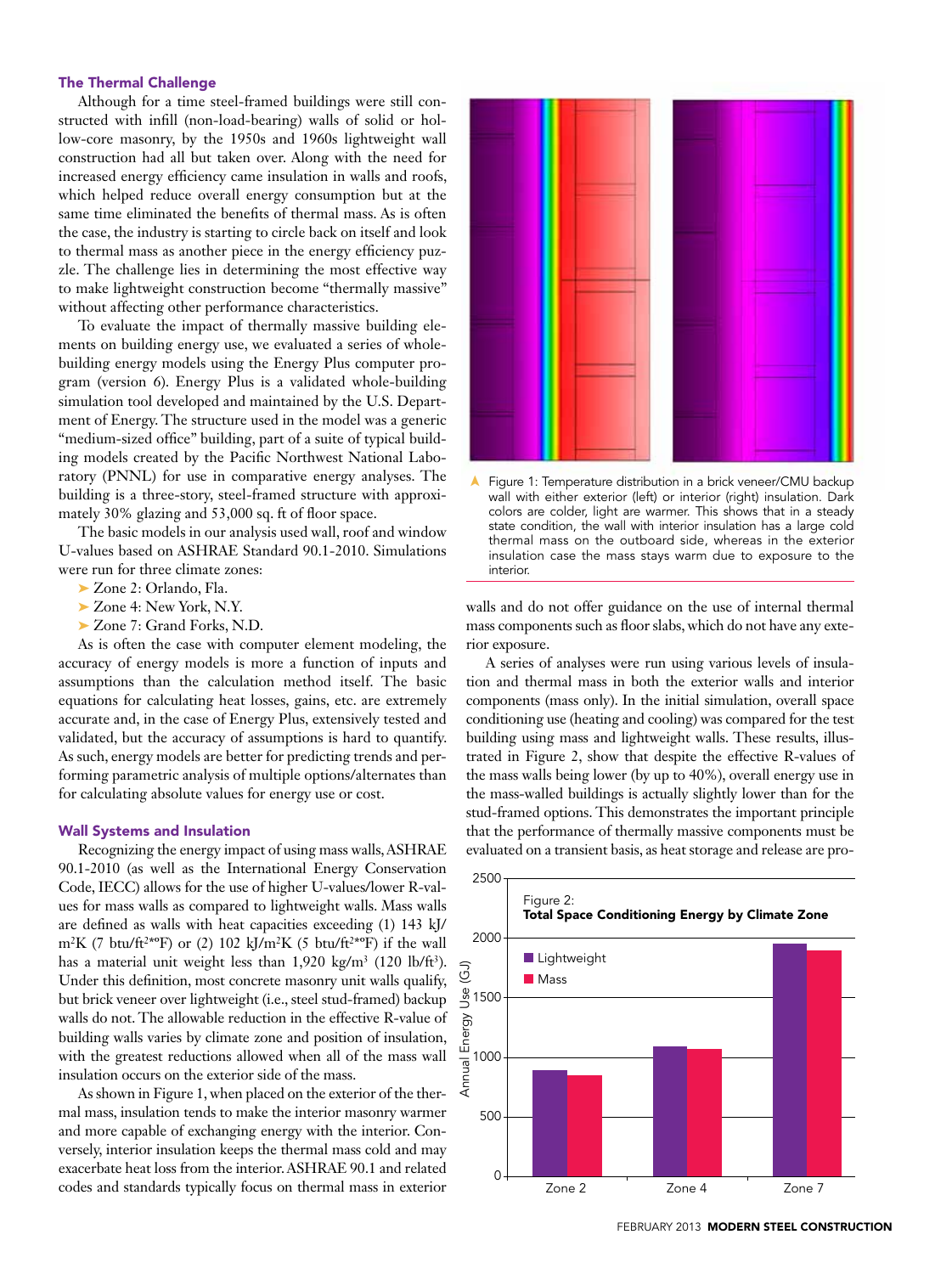





cesses that happen over time and with changing environmental conditions—unlike the steadystate descriptors of R-value and U-value, which are essentially time-independent.

Several specific cases for climate zone 4 were reviewed to determine how the amount and location of insulation affects overall space conditioning energy. These comparisons are illustrated to the left.

To demonstrate the benefits of thermal mass (as shown in Figure 3), space conditioning energy use for a lightweight-walled building with codeminimum values for insulation was compared with lightweight and mass wall systems having identical U-values. The data indicate that energy use, primarily heating, increases by approximately 8% if the mass wall R-values are used with lightweight construction. The intent is to show that the code allows the use of reduced R-values for mass walls, and that this ends up using the same or less energy as the higher R-value lightweight walls, and demonstrates the benefits of thermal mass at reducing energy use.

To demonstrate the importance of the position of insulation (Figure 4), the energy use for mass-walled buildings with interior insulation was compared to the energy use with exterior insulation (both with identical R-values). When insulation is placed on the interior of the thermal mass, heating energy demand increased by 16% and cooling energy demand by 4%. As shown in Figure 1, the exterior insulation helps to keep the thermal mass warm and allows for more efficient energy exchange with the interior. When placed on the interior, insulation separates the thermal mass from the space and creates a "cold sink" on the outside of the building that leads to heat loss from the interior for prolonged periods of time (i.e., even when exterior temperatures increase, the temperature of the thermal mass lags behind and remains colder for longer).

The previous examples show the impact of thermal mass when placed in the exterior walls (i.e., concrete masonry unit walls in place of light gage steel-framed walls). In those cases, the benefits of thermal mass are maximized when the mass is located inboard of the insulation. However, it is not always possible to achieve this. For example, in dense urban areas lot line walls are often constructed of CMUs (for fire resistance) but built from the interior, making exterior insulation impractical or impossible. In these and similar cases, it is important to look beyond the exterior walls as sources of thermal mass and more towards the building interior—where we know that it will be most effective.